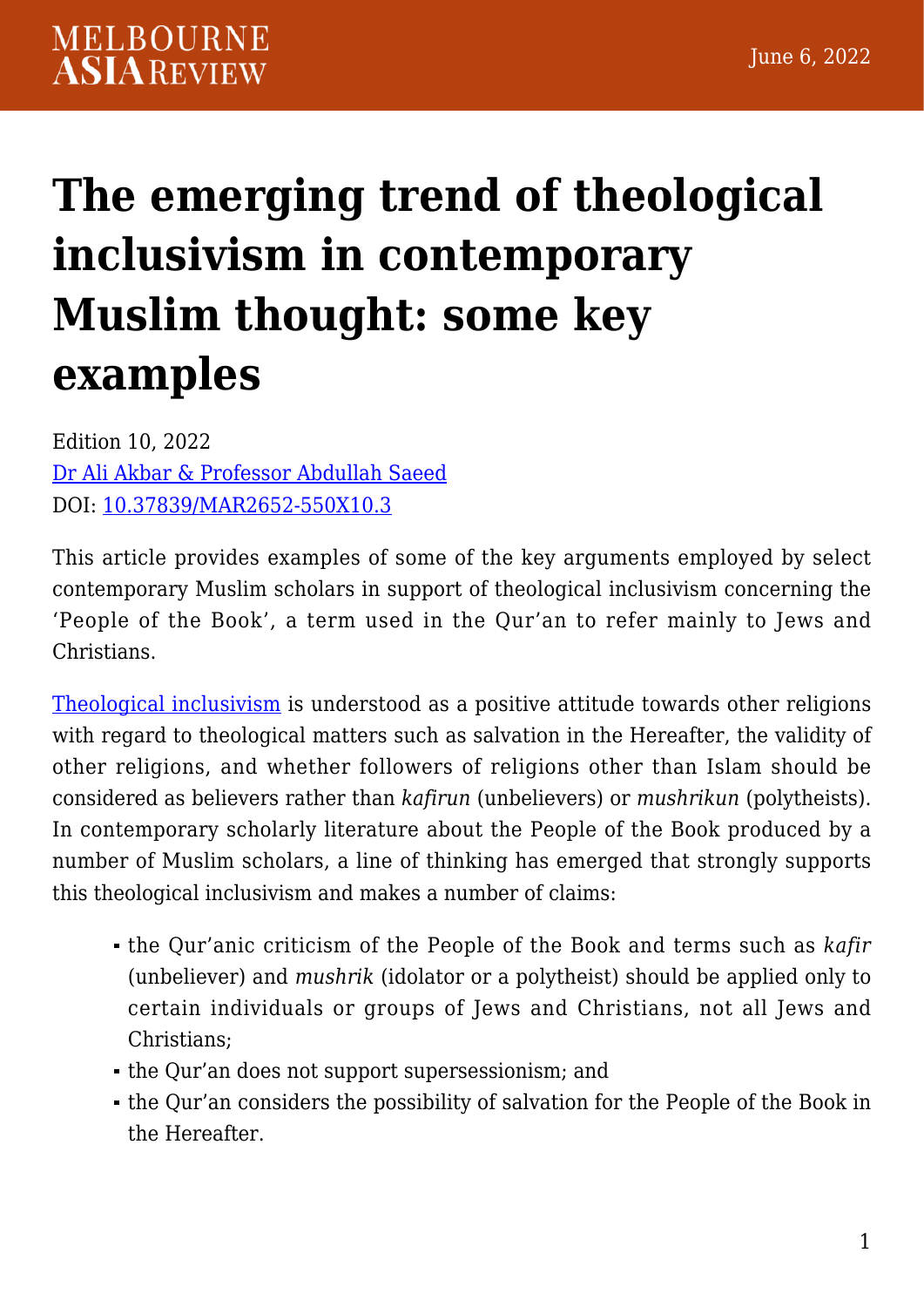Muslim and non-Muslim scholars have produced considerable literature on Islamic theological approaches to the People of the Book in the modern period. The ideas of classical and pre-modern Muslim scholars about Jews and Christians and their religions have been addressed in the extant [literature.](https://www.cambridge.org/core/books/tolerance-and-coercion-in-islam/603974A9EFEDC7FBD00B38D0845AECAA) Several scholars, including [Jane D. McAuliffe](https://onlinelibrary.wiley.com/doi/10.1111/j.1478-1913.1983.tb03257.x), [Juan Cole](https://www.researchgate.net/publication/344398842_Infidel_or_Paganus_The_Polysemy_of_kafara_in_the_Quran), and [Moshe Sharon](https://referenceworks.brillonline.com/entries/encyclopaedia-of-the-quran/*-EQSIM_00319) have explored how the People of the Book were treated in the Qur'an and whether they should be considered unbelievers (*kafirun*). Although classical Islamic theological tradition emphasised theological [exclusivism,](https://oxford.universitypressscholarship.com/view/10.1093/acprof:oso/9780199945399.001.0001/acprof-9780199945399-chapter-5) a trend of theological inclusivism is emerging which challenges theological exclusivism. Interest in a more theologically inclusivist view has become more important with the significant increase in interfaith dialogues and forums over the course of the last 50 years or so. This inclusivist approach can be found in the works of Muslim scholars such as [Fazlur Rahman](https://press.uchicago.edu/ucp/books/book/chicago/M/bo6826294.html#:~:text=In%20this%20classic%20work%2C%20Rahman,for%20decades%20in%20the%20West.) (d. 1988), [Nurcholish Madjid](https://www.iis.ac.uk/publication/approaches-qur-contemporary-indonesia) (d. 2005), [Asghar Ali Engineer](https://catalogue.nla.gov.au/Record/1031387) (d. 2013), and [Imtiyaz Yusuf](http://www.assumptionjournal.au.edu/index.php/PrajnaVihara/article/view/1301/1160). Referring to the ideas of some Sunni and Shia inclusivist Muslim scholars, we present some of their key ideas that highlight this theological inclusivism.

### **People of the Book in the Qur'an**

*Ahl al-kitāb*, which literally translates to 'the People of the Book', is a term used in the Qur'an to refer mainly to Jews and Christians (as stated earlier). The Qur'an states in several verses that the People of the Book received revelations before the Prophet Muhammad and that the revelations the Prophet received confirm the previous revelations granted to the People of the Book (Q 2:41; Q 3:3; Q 3:50; Q 5:48) in the same way that Jesus confirmed the revelations sent to prophets before him (Q 5:46). Indeed, the Qur'an states that 'God has ordained for you [Muhammad] that which He ordained upon' previous prophets, including Noah, Abraham, Moses, and Jesus (Q 42:13). In this sense, the Qur'an asks Muslims to say that 'We believe in what was revealed to us and in what was revealed to you [the People of the Book]; our God and your God are one [and the same]; we are devoted to Him' (Q 29:46). The Qur'an invites the People of the Book to find basic common ground with Muslims: 'Say, "People of the Book, let us arrive at a statement that is common to us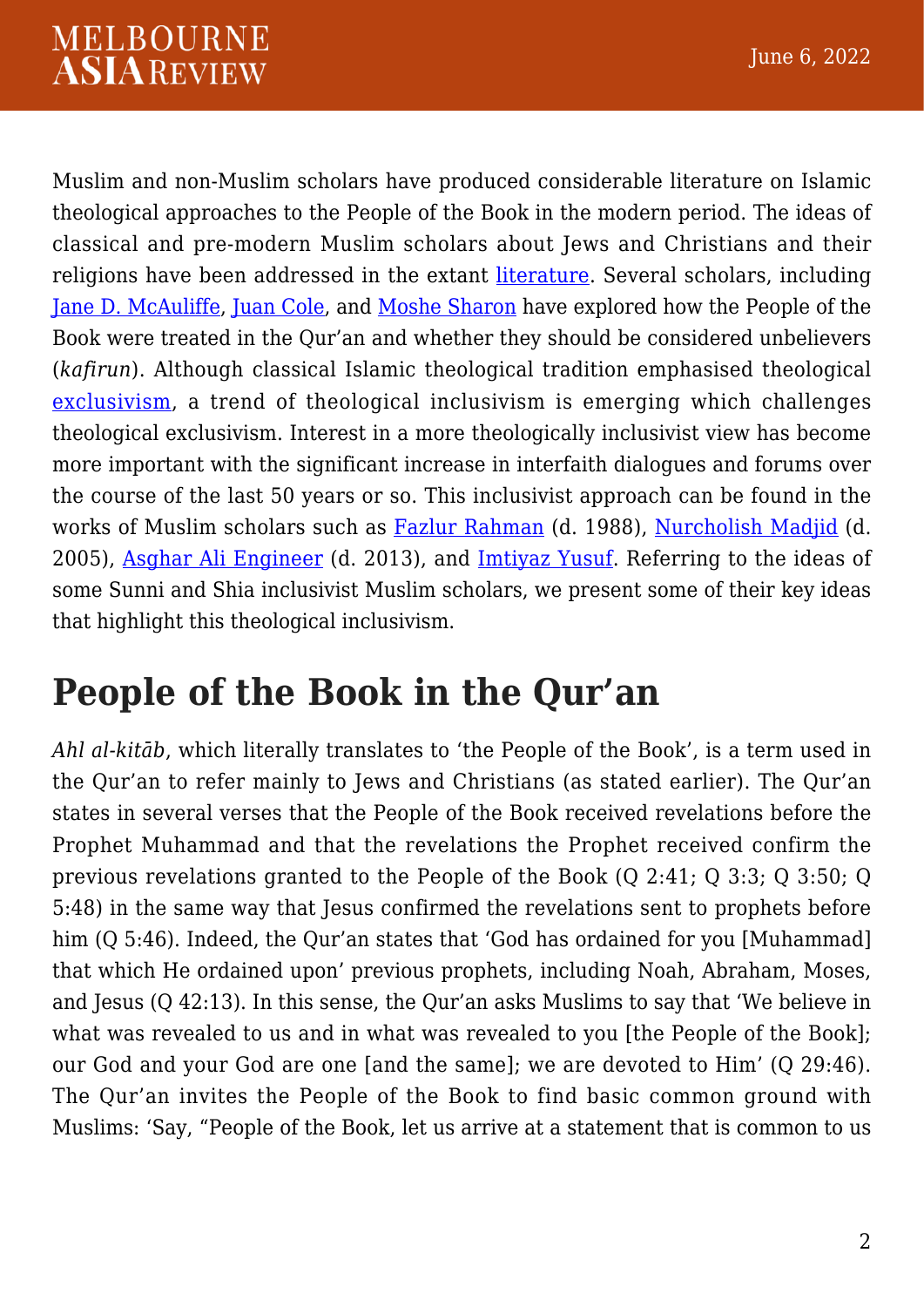all: we worship God alone, we ascribe no partner to Him, and none of us takes others beside God as lords'" (Q 3:64). More importantly, the door to salvation in the Hereafter is open to the People of the Book: 'The [Muslim] believers, the Jews, the Christians, and the Sabians – all those who believe in God and the Last Day and do good – will have their rewards with their Lord' (Q 2:62; see also Q 5:69).

Although the Qur'an contains positive commentary about the People of the Book, it also includes some polemical verses (especially Medinan verses). For example, some verses suggest that at least some of the People of the Book deny God's revelations (Q 3:70; Q 3:98) and mix truth with falsehood (Q 3:71). Jews are described as having compromised strict monotheism by treating their rabbis as 'lords' (Q 9:31) and by considering Ezra 'the son of God' (Q 9:30). Verses such as Q 5:17 and Q 5:72 seem to label Christians as unbelievers, for saying that God is the Messiah. In Q 4:171, Christians are asked not to commit excesses in their religion by attributing divine characteristics to Jesus, who, according to the Qur'an, was no more than a messenger of God (Q 5:75). According to Q 4:171, Christians must cease to say 'three', most likely referring to the doctrine of the Trinity, since God is far above begetting a son. People of the Book are also asked not to commit excess in their religion, which appears to be a reference to avoiding non-monotheistic beliefs or practices (Q 5:77).

### **Classical approaches to the People of the Book**

In the classical period, most Muslim scholars supported theological exclusivism. According to Ibn Kathir (d. 1373), a commentator on the Qur'an, '[Allah states that](https://www.altafsir.com/) [there is no religion accepted with Him from any person, except Islam. Therefore,](https://www.altafsir.com/) [after Allah sent Muhammad, whoever … \[follows\] a path other than Muhammad's, it](https://www.altafsir.com/) [will not be accepted of him'.](https://www.altafsir.com/) Regarding this view, [Yasir Qadhi,](https://www.islamicseminary.us/instructor/yasir-qadhi/) a well-known contemporary Muslim scholar, [notes the following](https://oxford.universitypressscholarship.com/view/10.1093/acprof:oso/9780199945399.001.0001/acprof-9780199945399-chapter-5):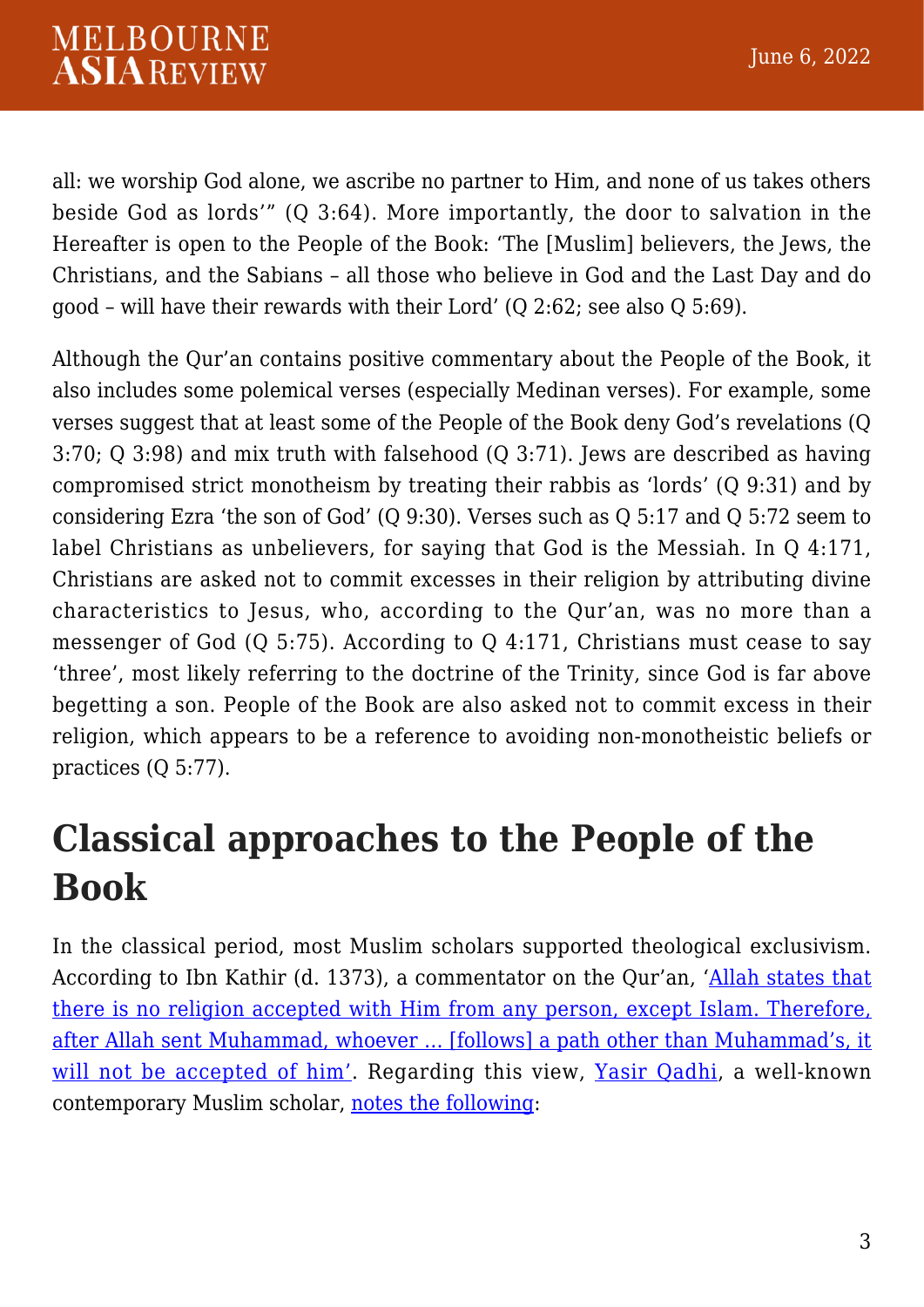*It shall come as no surprise to anyone familiar with the Islamic tradition that all of the major theological movements in classical and medieval Islam viewed their religion as being the sole path to God. This was, after all, a time in which such a particularistic view was the norm in other religious traditions. In fact, far from allowing salvation outside of the religion, most Muslim sects spent their energy debating whether members of other Muslim groups would be forgiven for their heresies.*

The idea that Jews and Christians should be considered *kafirun* (unbelievers) or even *mushrikun* (polytheists) was also supported by many classical Shia and Sunni scholars, who referred to Qur'anic verses that criticise the religious beliefs and practices of the People of the Book. For example, [Ibn Hazm](https://umexpert.um.edu.my/public_view.php?type=publication&row=NzA0NDc%3D) (d. 1064) argues that Christians engage in polytheistic acts such as worshipping the images of Jesus, Mary, the Cross, and Gabriel in their churches, which, he argues, is a form of idolatry. Another scholar, Ibn Taymiyya (d. 1328), argues that although the People of the Book should generally be distinguished from non-Muslims practicing other religions, religious beliefs of some Christians and Jews include polytheistic teachings: '[God has sometimes categorised them \[Christians\] separately from the](https://www.worldcat.org/title/muslim-theologians-response-to-christianity-ibn-taymiyyas-al-jawab-al-sahih/oclc/9828163) [idolaters, and elsewhere cursed them for the](https://www.worldcat.org/title/muslim-theologians-response-to-christianity-ibn-taymiyyas-al-jawab-al-sahih/oclc/9828163) *[shirk](https://www.worldcat.org/title/muslim-theologians-response-to-christianity-ibn-taymiyyas-al-jawab-al-sahih/oclc/9828163)* [which they innovated'](https://www.worldcat.org/title/muslim-theologians-response-to-christianity-ibn-taymiyyas-al-jawab-al-sahih/oclc/9828163) (referring to Q 9:30-31). Likewise, classical Shia scholar Muhammad ibn Hasan al-Tusi (d. 1067) states that [Jews and Christians are to be treated as](http://www.ltakim.com/Shi) *[mushrikun](http://www.ltakim.com/Shi)* due to their beliefs regarding Ezra and Jesus. According to him, although the Jews of his day denied compromising monotheism, they were not strictly practicing monotheistic because they called Ezra the son of God (based on Q 9:30). Based on Q 9:31, Tusi even claims that Jews and Christians consider their monks and rabbis to be lords besides God, which leads them to '[obey prohibitions and permissions contrary to](https://muse.jhu.edu/article/557475/pdf) [what God has commanded'.](https://muse.jhu.edu/article/557475/pdf) Indeed, for al-Tusi, Jews and Christians are guilty of *shirk* (associating other beings with God) given ['their making lawful what God has](https://muse.jhu.edu/article/557475/pdf) [forbidden'](https://muse.jhu.edu/article/557475/pdf).

The following questions arise: How would contemporary Muslim scholars who adopt reformist approaches to theological matters respond to the criticisms of the People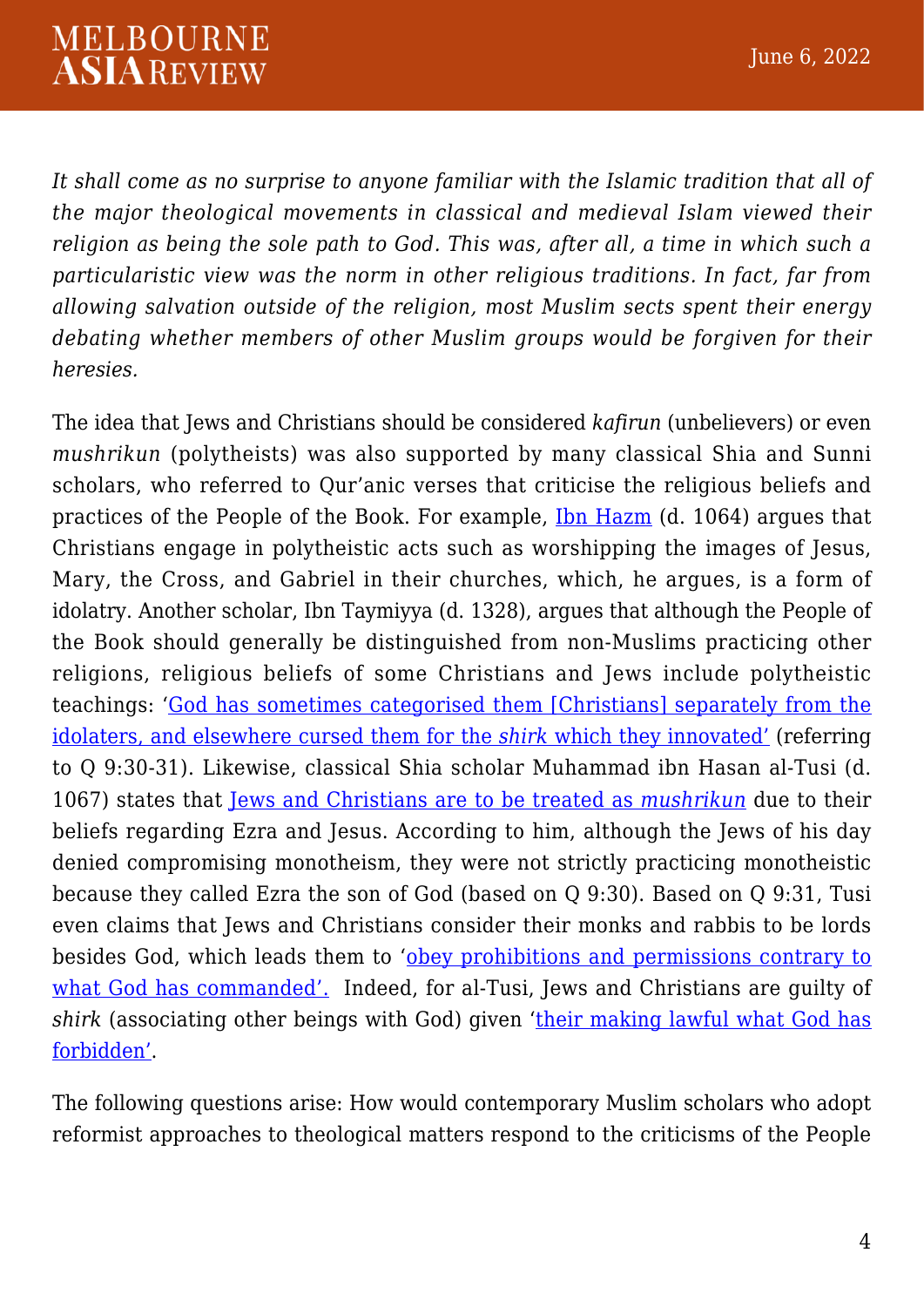of the Book indicated in the Qur'an, especially those which label them as unbelievers? Should Muslims believe that all religions prior to Islam, such as Judaism and Christianity, are theologically invalid? Finally, does Qur'anic criticism of the People of the Book (such as the polytheistic acts attributed to them) preclude their salvation? The remainder of this article presents briefly arguments from a number of contemporary Muslim scholars, from Sunni and Shia backgrounds, who address these questions.

## **Labelling the People of the Book as unbelievers**

Unlike many classical Muslim scholars who tended to consider non-Muslims, including the People of the Book, *kafirun* (unbelievers) or even *mushrikun* (polytheists) based on their interpretations of verses such as Q 5:17 and Q 5:72, some contemporary Muslim scholars have reconsidered attributing such terms to the People of the Book. Scholar and activist Farid Esack (b. 1955) notes that *kufr* is '[something conscious, deliberate and active rather than a casual ignoring or](https://www.worldcat.org/title/quran-liberation-pluralism-an-islamic-perspective-of-interreligious-solidarity-against-oppression/oclc/246135679) [disregard of the existence of God'](https://www.worldcat.org/title/quran-liberation-pluralism-an-islamic-perspective-of-interreligious-solidarity-against-oppression/oclc/246135679). *Kufr* is used in the Qur'an in relation to individuals who actively engage in acts such as attempts to assassinate prophets (Q 4:155; Q 5:70; Q 8:30) or refuse to spend one's wealth on the poor (2:254; Q 3:179; Q 9:34; Q 41:7). Therefore, while in the classical Islamic theological tradition, *kufr* is often associated with 'theological unbelief', Esack associates it with hostility towards Muslims and the oppression of marginalised people, especially the poor, and thus argues that being a Christian or a Jew is not sufficient to be labelled one as unbeliever (*kafir*), meaning that the People of the Book should not be called unbelievers (*kafirun*). Another scholar *Bediuzzaman* Said Nursi (d. 1960) argues that the term *[kafir should not be attributed to the Jews and Christians on the grounds](https://www.researchgate.net/publication/240527949_Said_Nursi) [that](https://www.researchgate.net/publication/240527949_Said_Nursi)*:

*The term* kafir *has two meanings. The first and most common one [refers to the] irreligious person, who denies the existence of God. In terms of this meaning, we do*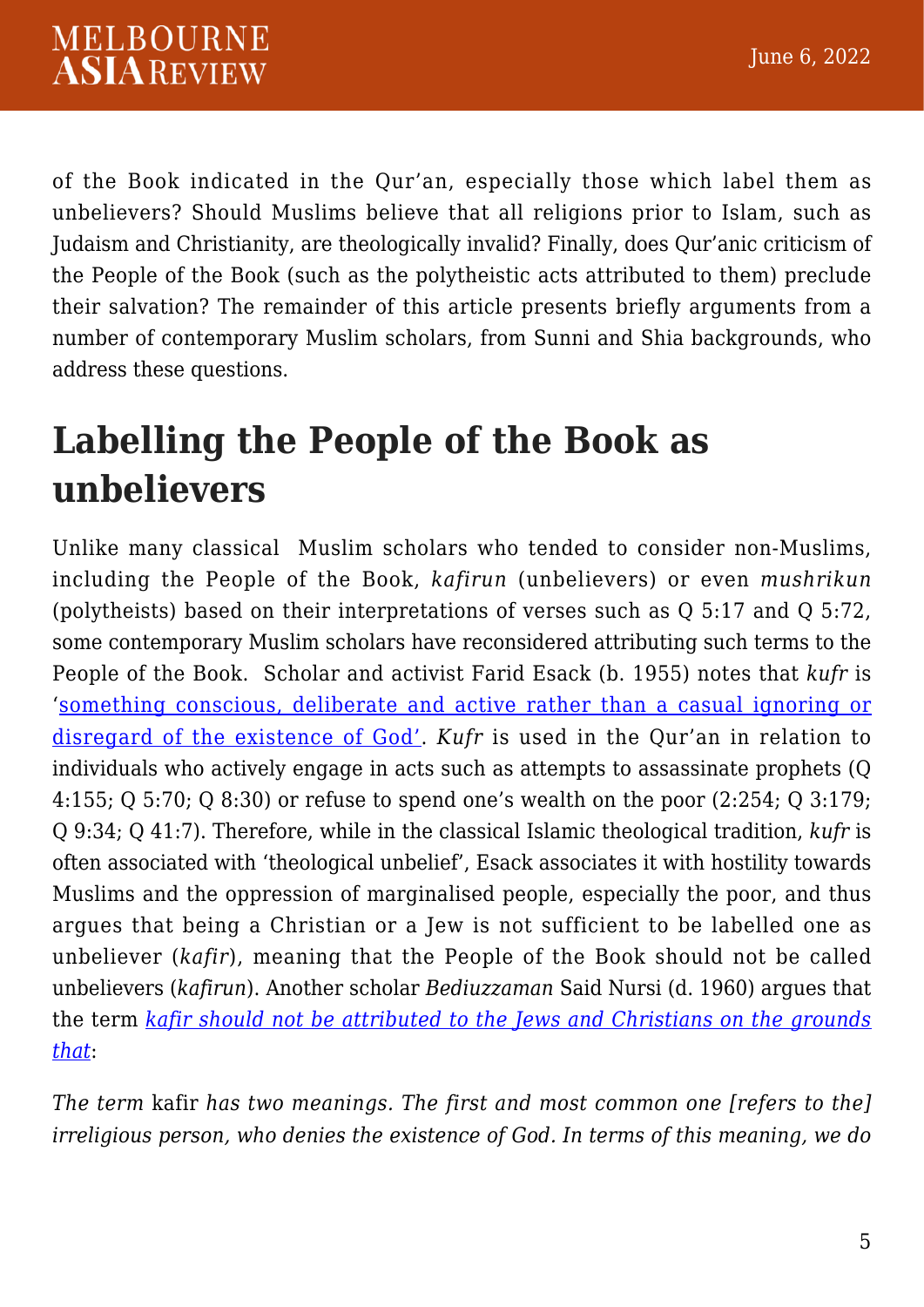#### **MELBOURNE ASIAREVIEW**

*not have the right to call the People of the Book* kafir*. The second meaning is one who denies the prophethood of the prophet of Islam. In this case, we can call them* kafir *but since the first meaning is the most common one, it [would become] a hurt for them [and thus it is better to not call them kafir].*

Like Esack and Nursi, Muhammad Hussein Fadlullah (d. 2010) places Jews and Christians within the category of believers rather than *kafirun* or *mushrikun*. He reasons that their attribution of divine characteristics to Ezra and Jesus merely represents extreme veneration of them. In other words, although, for him, Jews and Christians have attributed divinity to Ezra and Jesus, respectively, based on the Qur'an, 'they may be excused, perhaps, for simply taking their admiration and respect for these individuals too far'. This means that '[it is not actually a matter of](https://www.researchgate.net/publication/280743964_Defining_the_Boundaries_of_Sacred_Space_Unbelievers_Purity_and_the_Masjid_al-Haram_in_Shi) [doctrine, but of exaggeration or extremism in practice only'.](https://www.researchgate.net/publication/280743964_Defining_the_Boundaries_of_Sacred_Space_Unbelievers_Purity_and_the_Masjid_al-Haram_in_Shi) Fadlallah emphasises that the belief of Jews and Christians in one God is a certainty, which makes them allies of Muslims in matters of faith; the moral and spiritual world of the People of the Book is entirely different from that of the *mushrikun* and therefore is [compatible](https://www.researchgate.net/publication/280743964_Defining_the_Boundaries_of_Sacred_Space_Unbelievers_Purity_and_the_Masjid_al-Haram_in_Shi) [with that of Muslims.](https://www.researchgate.net/publication/280743964_Defining_the_Boundaries_of_Sacred_Space_Unbelievers_Purity_and_the_Masjid_al-Haram_in_Shi)

## **Validity of other religions**

Two Qur'anic verses, namely Q 3:19 ('Indeed, the religion in the sight of God is *islam*') and Q 3:85 ('And whoever seeks a religion [*din*] other than *islam*, it will never be accepted of him'), have been used by most classical Muslim scholars and contemporary Muslims to support 'supersessionism'. Supersessionism refers to the view that Islam as taught by Prophet Muhammad has superseded all other religions and therefore those religions are invalid.

Several modern day scholars have reinterpreted these verses through a more theologically inclusivist lens. Seyyed Hossein Nasr (b. 1933) argues that when the Qur'an employs the term *islam*, it refers only to 'universal surrender' to God, which is a key characteristic of many religious traditions. In this sense, Abraham is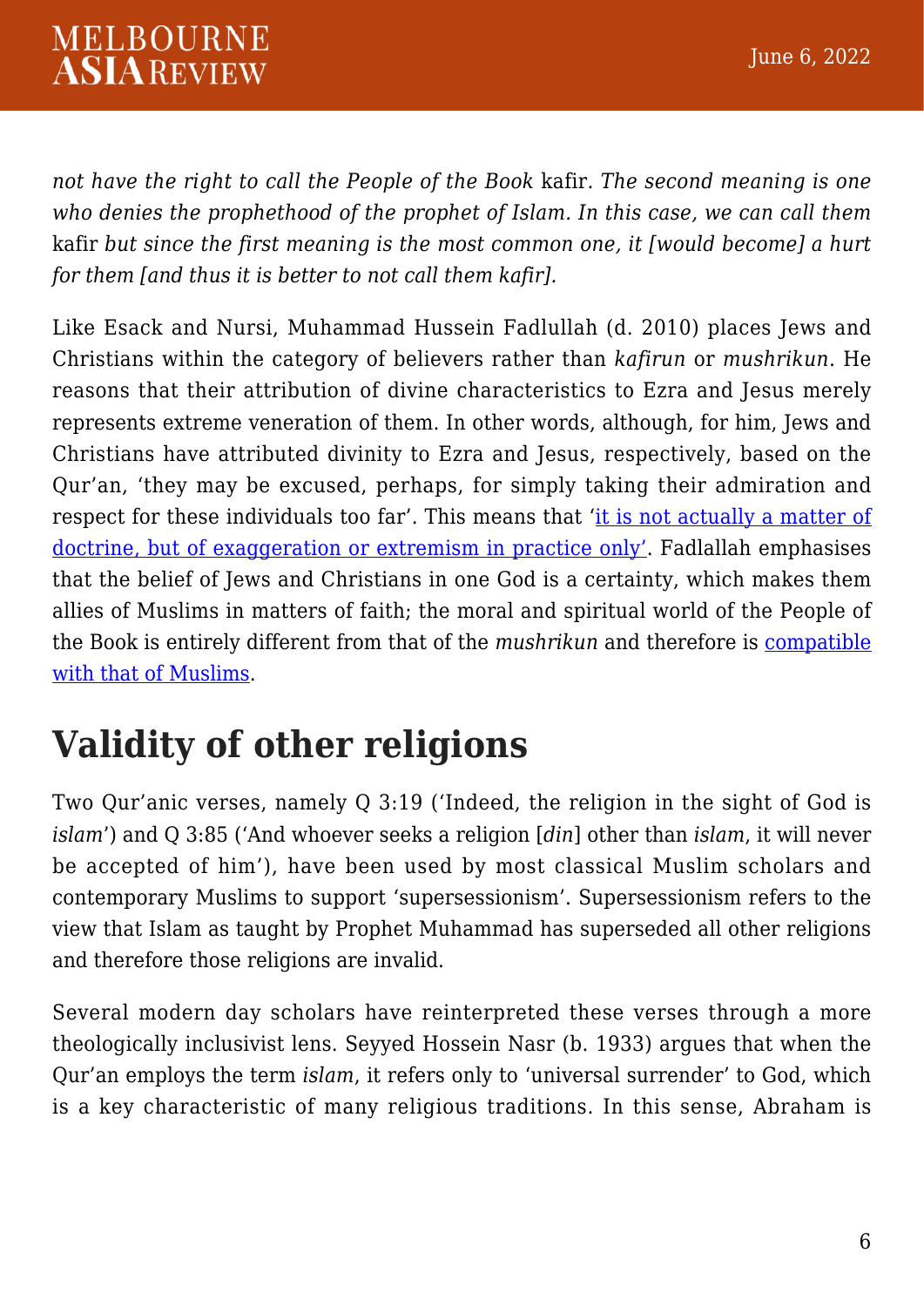#### **MELBOURNE ASIAREVIEW**

considered a *muslim* (Q 3:67) who was 'upright and devoted to God'. According to Nasr, Abraham was obviously not a Muslim (with an upper case 'M') because he did not follow the religion of the Prophet Muhammad, but he was a *muslim* (with a lower case 'm') because [he surrendered to God](https://catalogue.nla.gov.au/Record/2086148#:~:text=%22In%20The%20Heart%20of%20Islam,and%20respect%20for%20the%20other.). Mahmoud Ayoub (d. 2021) takes a somewhat similar approach, arguing that '*islam* applies to any human beings or human communities [who] profess faith in the one God and seek to obey God'. For Ayoub, ['it is in this sense that the Qur'an speaks of Noah, Abraham, Moses and Jesus](https://iiit.org/wp-content/uploads/2018/09/religious_pluralism_and_the_qur.pdf) [and his disciples as muslims'.](https://iiit.org/wp-content/uploads/2018/09/religious_pluralism_and_the_qur.pdf) Scholars such as Nasr and Ayoub take a theologically inclusivist position when interpreting verses such as Q 3:19 and Q 3:85, arguing against the idea that Islam, i.e. the religion preached by the Prophet Muhammad, is the only valid religion and that other religions such as Judaism and Christianity are invalid.

Muhammad Jawad Mughniya (d. 1979) has also argued against the idea that, with the emergence of Islam, previous monotheistic religions such as Judaism and Christianity should be considered abrogated. When interpreting Q 3:19, Mughniya interprets the term *islam* as submission to God. The Qur'an, as Mughniya explains, confirms that Abraham, together with Ishmael and Isaac, were *muslims*, as they believed in one God and devoted themselves to Him: '[When his Lord said to him,](https://noorlib.ir/en/book/view/11536?volumeNumber=2&pageNumber=5&viewType=pdf) ["Submit", he said, "I have submitted to the Lord of the worlds". And Abraham](https://noorlib.ir/en/book/view/11536?volumeNumber=2&pageNumber=5&viewType=pdf) [instructed his sons \[to do the same\]](https://noorlib.ir/en/book/view/11536?volumeNumber=2&pageNumber=5&viewType=pdf)' (Q 2:131-132). In another verse, Joseph asks God to let him die as a *muslim* (Q 12:101). According to Mughniya, the Qur'an says that Moses asks his people to be *muslim*, meaning [they are expected to believe in](https://noorlib.ir/en/book/view/11536?volumeNumber=2&pageNumber=5&viewType=pdf) [God and trust Him alone](https://noorlib.ir/en/book/view/11536?volumeNumber=2&pageNumber=5&viewType=pdf): 'And Moses said, O my people, if you have believed in Allah, then rely upon Him, if you should be muslims' (Q 10:84). Therefore, like Nasr and Ayoub, Mughniya concludes that when the Qur'an states that 'whoever desires a religion other than *islam,* this will never be accepted of him', it does not refer to a theory of supersession, but rather refers to the idea that people are expected to believe in one God and devote themselves to Him alone.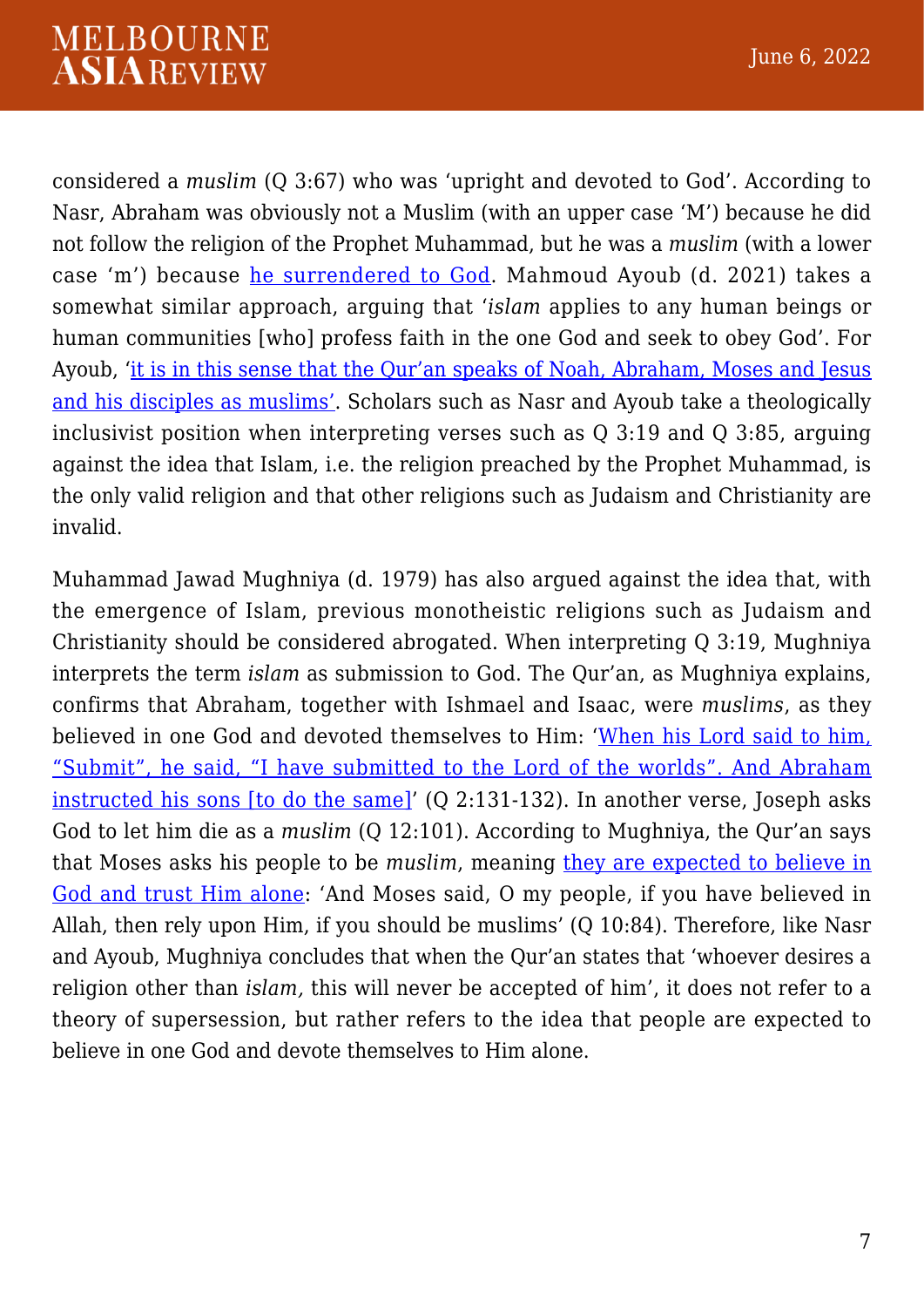### **Salvation of the People of the Book**

Theological inclusivist scholars often argue that salvation is open to the followers of other religions, including the People of the Book, and many refer to verses of the Qur'an such as Q 2:62 and Q 5:69, which consider the possibility of salvation for people of other faiths. The well-known Indonesian scholar Haji Abd al-Malik Karim Amrullah (d. 1981), better known as Hamka, considers Q 2:62 a '[universal promise](https://darulquran.co.uk/wp-content/uploads/2021/02/Religious-Harmony-and-Inter-faith-Dialogue-in-the-Writings-of-HAMKA.pdf) [from God to all mankind that they will be rewarded, regardless of their religious](https://darulquran.co.uk/wp-content/uploads/2021/02/Religious-Harmony-and-Inter-faith-Dialogue-in-the-Writings-of-HAMKA.pdf) [adherence, provided they are sincere in their faith and perform righteous deeds'](https://darulquran.co.uk/wp-content/uploads/2021/02/Religious-Harmony-and-Inter-faith-Dialogue-in-the-Writings-of-HAMKA.pdf). For Hamka, this verse gives three main criteria for salvation: faith in one God, faith in the Hereafter, and doing good deeds. Hamka argues that the message of all prophets is similar despite their differences in laws; therefore, if a believer adheres to the three principles mentioned above, he or she [will find salvation in the afterlife](https://darulquran.co.uk/wp-content/uploads/2021/02/Religious-Harmony-and-Inter-faith-Dialogue-in-the-Writings-of-HAMKA.pdf).

Mohsen Kadivar (b. 1959), arguing in favour of theological inclusivism, maintains that belief in a particular religion, such as Islam, does not necessarily guarantee salvation. [According to him,](http://www.drsoroush.com/English/By_DrSoroush/E-CMB-19980409-Religious_Pluralism-Kadivar-Soroush_Debate.html) the salvation of a Jew or a Christian who believes in the Day of Judgement and performs good deeds in accordance with their religious laws is guaranteed from an Islamic perspective. Kadivar supports his ideas by referring to another verse (Q 49:13): 'O humanity! Indeed, We created you from a male and a female, and made you into peoples and tribes so that you may get to know one another. Surely the most noble of you in the sight of Allah is the most righteous among you. Allah is truly All-Knowing, All-Aware'. According to [Kadivar](https://kadivar.com/13297/), this verse emphasises that all people are equal, and the only distinguishing criterion between them is their level of righteousness, which is the key criterion to salvation – not their belief in a particular religion. It is important to note that, as Feisal Abdul Rauf notes, when it comes to the matter of faith, some Muslims have also become subject to criticism by the Qur'an. For example, the Qur'an states, "'Some of' the nomadic Arabs say, 'We believe'. Say, 'You have not believed. But say, 'We have submitted,' for faith has not yet entered your hearts" (Q 49:14). That is, in the same way that the Quran condemns some People of the Book for their disbelief, some Muslims are also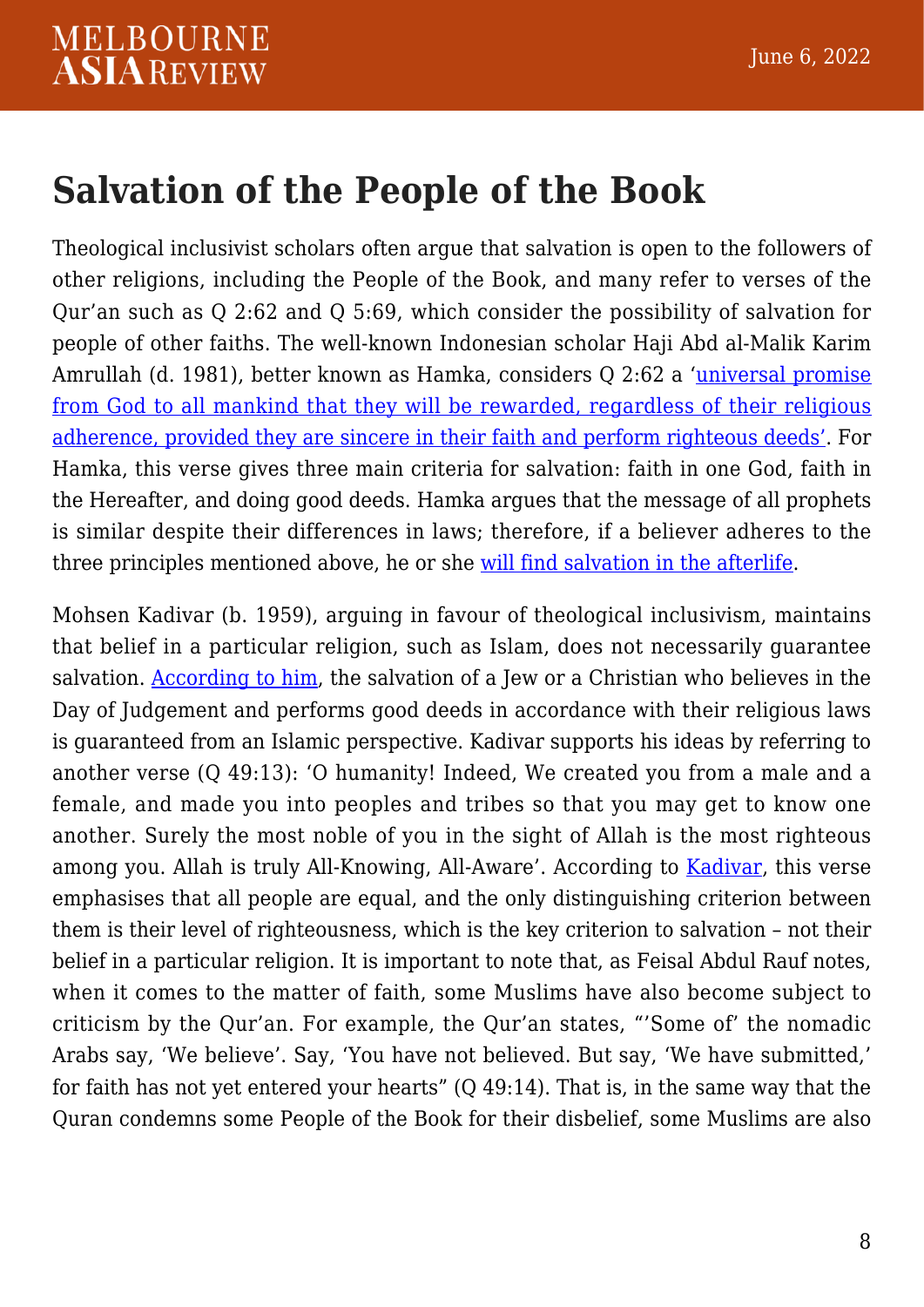subject to reprimand – an idea which supports the argument that the Qur'anic criticisms of the People of the Book do not necessarily prevent them from [salvation](https://www.harpercollins.com.au/9780060750626/whats-right-with-islam-is-whats-right-with-america/).

Abdulaziz Sachedina (b. 1942) takes a somewhat similar approach to that presented by Kadivar. Referring to Q 2:62, [Sachedina](https://www.worldcat.org/title/cambridge-companion-to-the-quran/oclc/540206503) argues that the Qur'an supports salvation of the righteous who are not Muslims or who do not affirm the Prophet Muhammad's prophethood. This idea is confirmed by another verse (Q 5:9), which reads, 'God has promised forgiveness and a rich reward to those who have faith and do good works'. [For Sachedina](https://www.worldcat.org/title/cambridge-companion-to-the-quran/oclc/540206503), this verse explicitly guarantees the salvation of 'anyone who holds true belief and acts righteously', including non-Muslims. Indeed, belief in a particular religion does not necessarily guarantee salvation. To endorse this idea, Sachedina argues that it is God Himself, who has created different communities with different beliefs, ultimately promoting religious pluralism—an idea explicitly, he says, endorsed in the Qur'an: 'We have assigned a law and a path to each of you. If God had so willed, He would have made you one community, but He wanted to test you through that which He has given you, so race to do good' (Q 5:48).

Another idea in support of theological inclusivism is that the Qur'an considers it unreasonable to claim that paradise and salvation are reserved for followers of a particular religion. From the Qur'anic perspective, Jews and Christians who meet certain conditions can also attain salvation. Q 2:112 reads, 'Any [persons] who direct themselves wholly to God and do good [deeds] will have their reward with their Lord'. It is important to note that this verse is preceded by one that repudiates the claims of the People of the Book that they alone are entitled to salvation: 'They also say, "No one will enter Paradise unless he is a Jew or a Christian." This is their own wishful thinking' (Q 2:111). Q 2:112 is also followed by another verse that reads, 'The Jews say, "The Christians have no ground whatsoever to stand on," and the Christians say, "The Jews have no ground whatsoever to stand on,"' which is then followed by the statement that 'God will judge between them on the Day of Resurrection concerning their differences' (Q 2:113). Indeed, the main message of Q 2:111-3 is that no group can make exclusive claims to salvation and that God alone can make the final decision about religious differences and salvation. As Munim